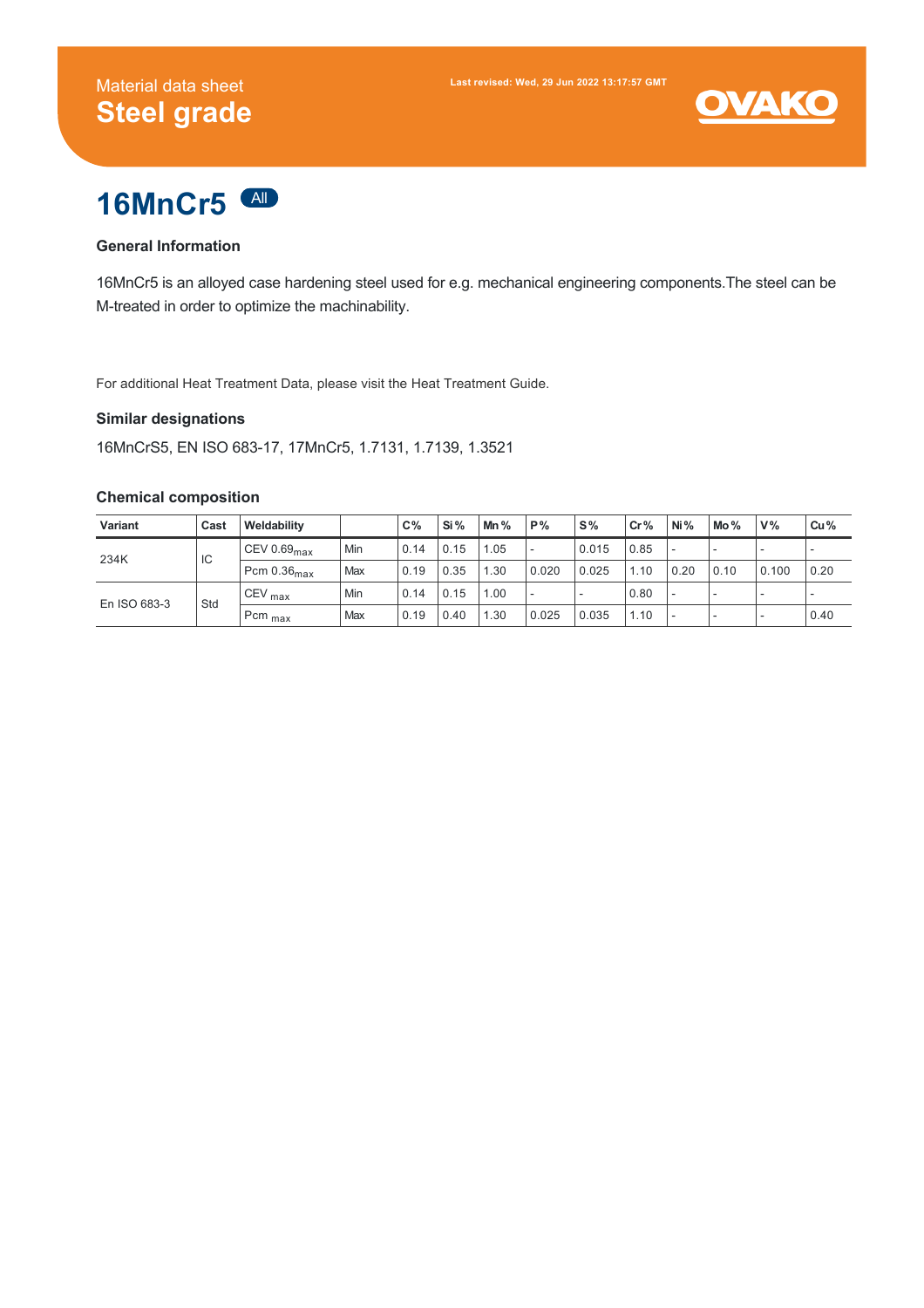# **Mechanical Properties**

| <b>Variant</b> | Condition | Format      | Dimension [mm] | <b>Hardness</b> |
|----------------|-----------|-------------|----------------|-----------------|
| 234K           | +U        | All formats | 24 < 190       | 230 HB typical  |
|                | ≒ ∸A      | All formats | 24 < 190       | 207 HB typical  |
|                | $+FP$     | All formats | 24 < 190       | 140-187 HB      |

*Rp \* R , \*\* R 0.2 eh el*

# **Transformation temperatures**

|                 | Temperature °C |  |  |  |
|-----------------|----------------|--|--|--|
| <b>MS</b>       | 430            |  |  |  |
| AC <sub>1</sub> | 734            |  |  |  |
| AC <sub>3</sub> | 827            |  |  |  |

#### **Heat treatment recommendations**

| <b>Treatment</b>         | Œ<br>Condition | <b>Temperature cycle</b>                                     | Cooling/quenching                   |  |  |
|--------------------------|----------------|--------------------------------------------------------------|-------------------------------------|--|--|
| Hot forging              | $+U$           | 850-1200°C                                                   | Slow or in air                      |  |  |
| Soft annealing           | +A             | 670-710°C                                                    | Slowly (15°C/h) until 600°C         |  |  |
| $+FP$<br>Annealing       |                | Stage1: 950-1000°C, quickly to stage 2<br>Stage 2: 620-650°C | Hold for about 3h. Then cool in air |  |  |
| Normalizing              | $+N$           | 860-890°C                                                    | In air                              |  |  |
| Stress relieve annealing | +SRA           | 600-680°C                                                    | In air                              |  |  |
| Carburizing              | $+C$           | 880-980°C                                                    | In air                              |  |  |
| Quenching                | $+Q$           | 860-900°C                                                    | In oil or water                     |  |  |
| Tempering                | $+T$           | 150-200°C                                                    | In air                              |  |  |